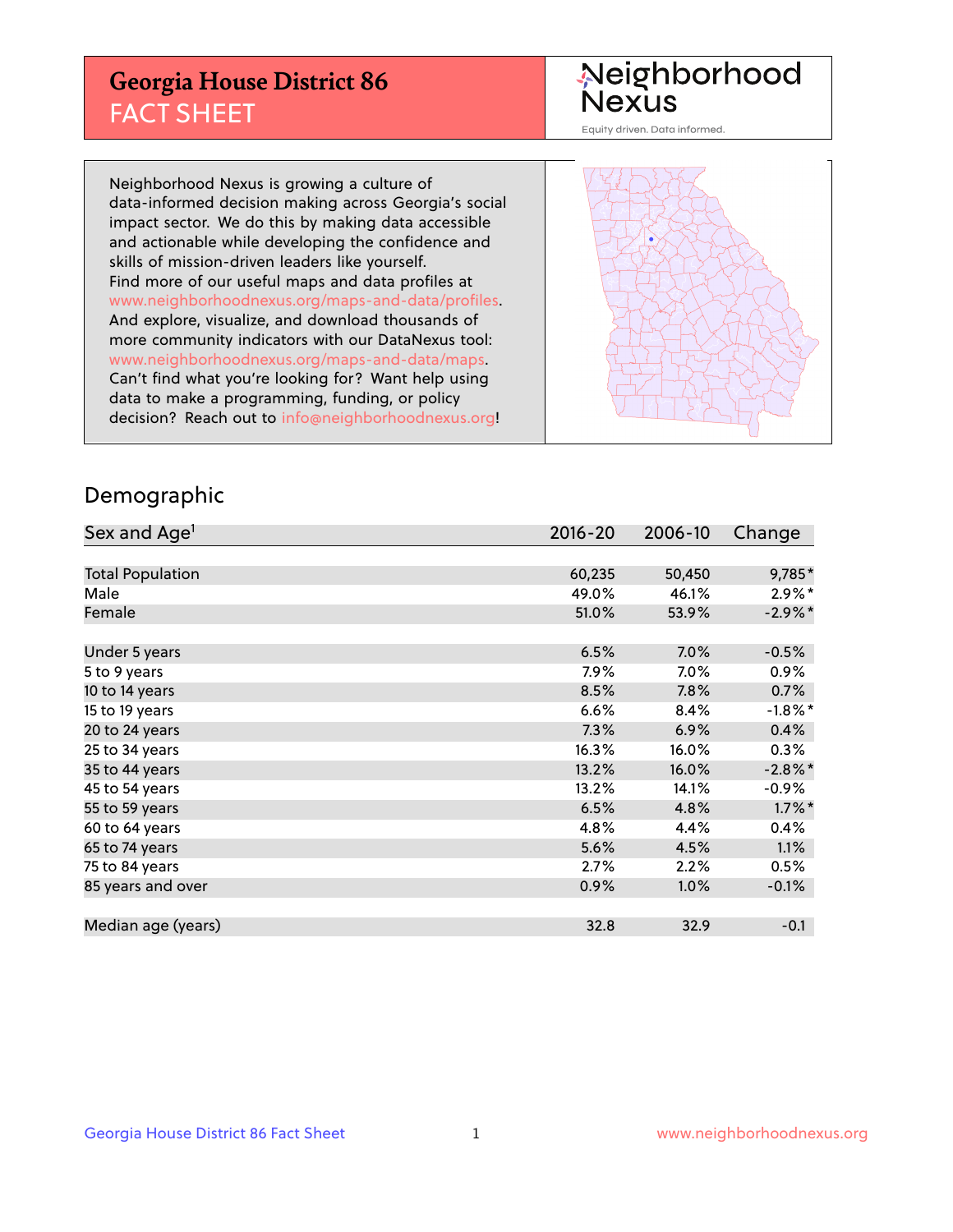## Demographic, continued...

| Race <sup>2</sup>                                            | $2016 - 20$  | 2006-10      | Change       |
|--------------------------------------------------------------|--------------|--------------|--------------|
| <b>Total population</b>                                      | 60,235       | 50,450       | 9,785*       |
| One race                                                     | 97.1%        | 98.8%        | $-1.8\%$ *   |
| White                                                        | 14.6%        | 15.4%        | $-0.8%$      |
| <b>Black or African American</b>                             | 72.6%        | 76.5%        | $-3.9\%$ *   |
| American Indian and Alaska Native                            | 0.3%         | 0.0%         | 0.3%         |
| Asian                                                        | 8.6%         | 5.4%         | $3.2\%$ *    |
| Native Hawaiian and Other Pacific Islander                   | 0.4%         | 0.0%         | 0.4%         |
| Some other race                                              | 0.5%         | 1.5%         | $-0.9%$      |
| Two or more races                                            | 2.9%         | 1.2%         | $1.8\%$ *    |
| Race alone or in combination with other race(s) <sup>3</sup> | $2016 - 20$  | 2006-10      | Change       |
| Total population                                             | 60,235       | 50,450       | 9,785*       |
| White                                                        | 16.8%        | 16.0%        | 0.8%         |
| <b>Black or African American</b>                             | 74.7%        | 77.1%        | $-2.5%$      |
| American Indian and Alaska Native                            | 0.6%         | 0.7%         | $-0.1%$      |
| Asian                                                        | 9.3%         | 5.9%         | $3.4\%$ *    |
|                                                              |              |              |              |
| Native Hawaiian and Other Pacific Islander                   | 0.5%         | 0.0%         | 0.5%         |
| Some other race                                              | 1.8%         | 1.6%         | 0.2%         |
| Hispanic or Latino and Race <sup>4</sup>                     | $2016 - 20$  | 2006-10      | Change       |
| <b>Total population</b>                                      | 60,235       | 50,450       | 9,785*       |
| Hispanic or Latino (of any race)                             | 3.1%         | 3.7%         | $-0.6%$      |
| Not Hispanic or Latino                                       | 96.9%        | 96.3%        | 0.6%         |
| White alone                                                  | 12.8%        | 13.6%        | $-0.8%$      |
| Black or African American alone                              | 72.3%        | 76.1%        | $-3.8\%$ *   |
| American Indian and Alaska Native alone                      | 0.3%         | 0.0%         | 0.3%         |
| Asian alone                                                  | 8.5%         | 5.3%         | $3.2\%$ *    |
| Native Hawaiian and Other Pacific Islander alone             |              |              |              |
|                                                              | 0.4%         | 0.0%         | 0.4%<br>0.1% |
| Some other race alone<br>Two or more races                   | 0.3%<br>2.2% | 0.1%<br>1.1% | $1.1\%$ *    |
|                                                              |              |              |              |
| U.S. Citizenship Status <sup>5</sup>                         | $2016 - 20$  | 2006-10      | Change       |
| Foreign-born population                                      | 15,707       | 10,325       | 5,381*       |
| Naturalized U.S. citizen                                     | 36.7%        | 39.8%        | $-3.1%$      |
| Not a U.S. citizen                                           | 63.3%        | 60.2%        | 3.1%         |
| Citizen, Voting Age Population <sup>6</sup>                  | $2016 - 20$  | 2006-10      | Change       |
| Citizen, 18 and over population                              | 37,583       | 31,297       | $6,286*$     |
| Male                                                         | 47.0%        | 42.6%        | 4.4%*        |
| Female                                                       | 53.0%        | 57.4%        | $-4.4\%$ *   |
|                                                              |              |              |              |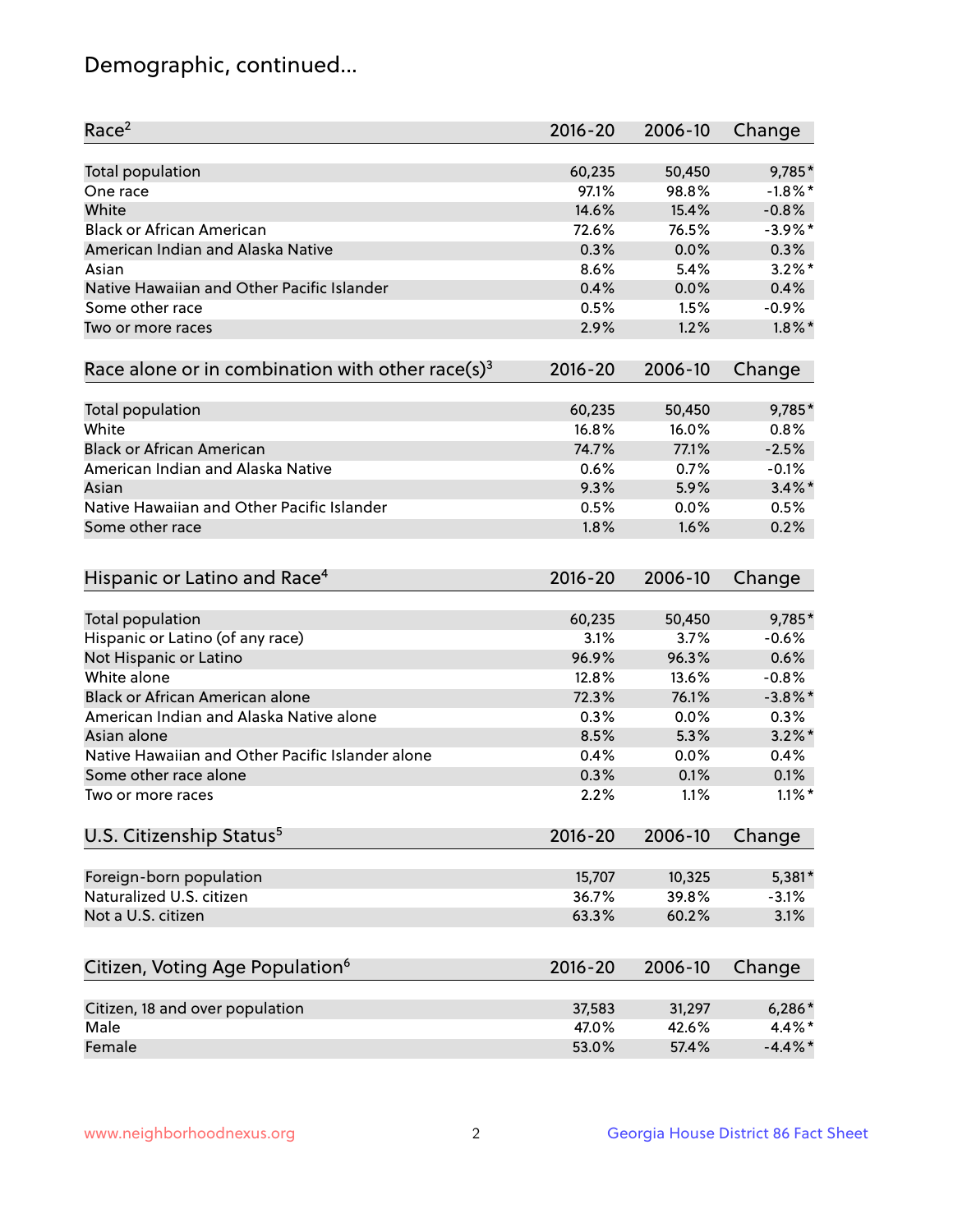#### Economic

| Income <sup>7</sup>                                 | $2016 - 20$ | 2006-10 | Change     |
|-----------------------------------------------------|-------------|---------|------------|
|                                                     |             |         |            |
| All households                                      | 19,674      | 18,843  | 830*       |
| Less than \$10,000                                  | 5.6%        | 10.3%   | $-4.7%$ *  |
| \$10,000 to \$14,999                                | 4.7%        | 5.1%    | $-0.4%$    |
| \$15,000 to \$24,999                                | 10.4%       | 12.5%   | $-2.1%$    |
| \$25,000 to \$34,999                                | 12.0%       | 12.8%   | $-0.8%$    |
| \$35,000 to \$49,999                                | 15.2%       | 17.8%   | $-2.6%$    |
| \$50,000 to \$74,999                                | 19.5%       | 20.1%   | $-0.6%$    |
| \$75,000 to \$99,999                                | 13.7%       | 10.1%   | $3.7\%$ *  |
| \$100,000 to \$149,999                              | 11.8%       | 8.0%    | $3.8\%$ *  |
| \$150,000 to \$199,999                              | 5.0%        | 2.3%    | $2.7\%$ *  |
| \$200,000 or more                                   | 2.0%        | 1.0%    | 1.0%       |
| Median household income (dollars)                   | 52,372      | 42,995  | $9,377*$   |
| Mean household income (dollars)                     | 66,076      | 52,536  | 13,540*    |
| With earnings                                       | 86.1%       | 84.9%   | 1.1%       |
| Mean earnings (dollars)                             | 65,651      | 53,227  | 12,424*    |
| <b>With Social Security</b>                         | 22.1%       | 18.4%   | $3.7\%$ *  |
| Mean Social Security income (dollars)               | 16,557      | 12,671  | 3,886*     |
| With retirement income                              | 16.4%       | 12.0%   | 4.4%*      |
| Mean retirement income (dollars)                    | 20,505      | 18,997  | 1,507      |
| With Supplemental Security Income                   | 7.4%        | 4.4%    | $2.9\%$ *  |
| Mean Supplemental Security Income (dollars)         | 7,927       | 7,311   | 615        |
| With cash public assistance income                  | 2.0%        | 2.7%    | $-0.6%$    |
| Mean cash public assistance income (dollars)        | 2,700       | 2,520   | 180        |
| With Food Stamp/SNAP benefits in the past 12 months | 19.7%       | 12.9%   | $6.9\%$ *  |
|                                                     |             |         |            |
| Families                                            | 12,078      | 11,806  | 272        |
| Less than \$10,000                                  | 5.5%        | 8.5%    | $-3.0\%$ * |
| \$10,000 to \$14,999                                | 2.0%        | 4.0%    | $-2.0%$    |
| \$15,000 to \$24,999                                | 9.5%        | 10.1%   | $-0.6%$    |
| \$25,000 to \$34,999                                | 9.6%        | 11.9%   | $-2.3%$    |
| \$35,000 to \$49,999                                | 13.4%       | 17.5%   | $-4.1%$    |
| \$50,000 to \$74,999                                | 17.8%       | 21.2%   | $-3.5%$    |
| \$75,000 to \$99,999                                | 17.3%       | 12.2%   | $5.0\%$ *  |
| \$100,000 to \$149,999                              | 15.4%       | 10.0%   | $5.4\%$ *  |
| \$150,000 to \$199,999                              | 7.1%        | 3.2%    | $3.9\%$ *  |
| \$200,000 or more                                   | 2.6%        | 1.4%    | 1.1%       |
| Median family income (dollars)                      | 62,026      | 48,532  | 13,494*    |
| Mean family income (dollars)                        | 76,175      | 59,228  | 16,947*    |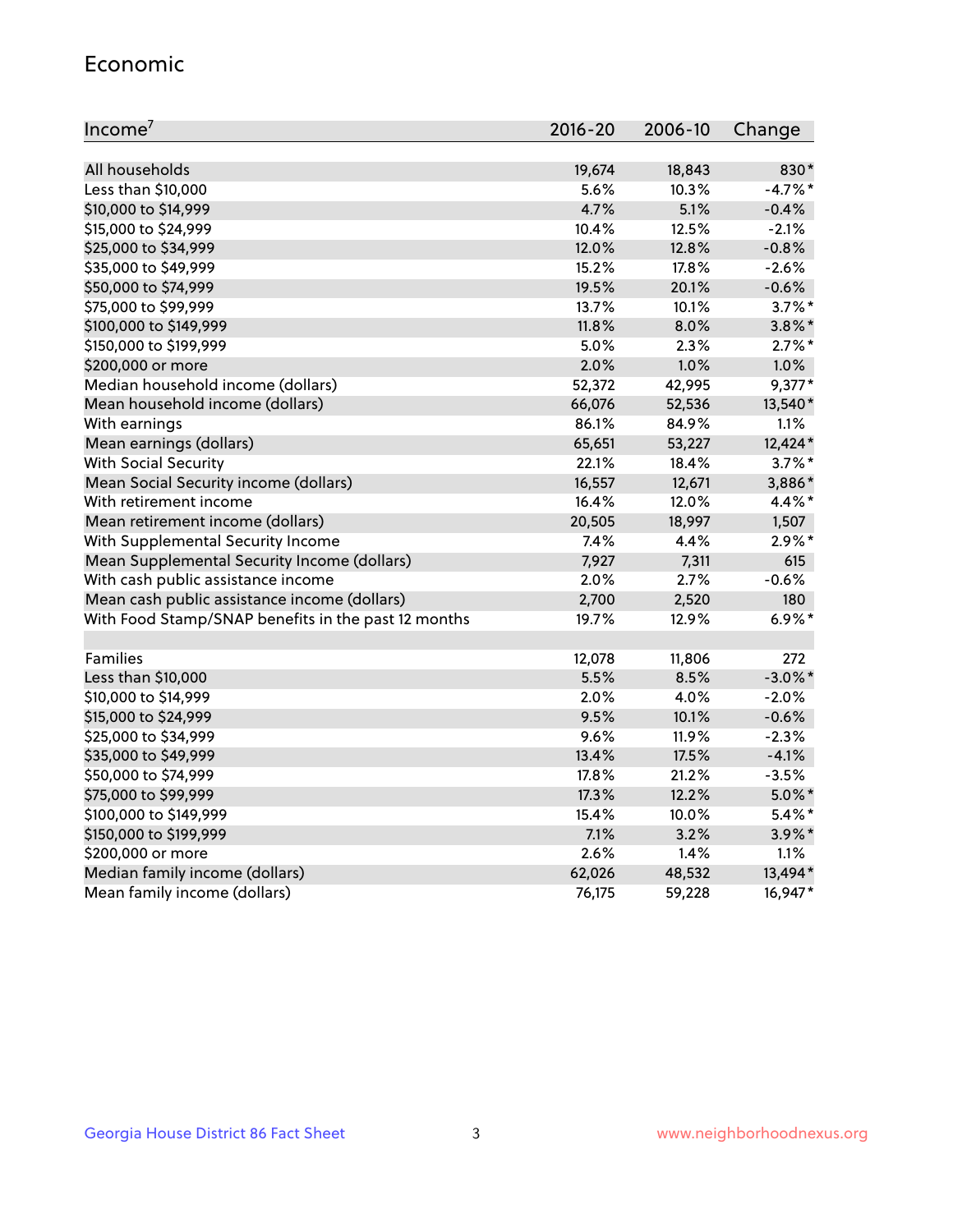## Economic, continued...

| Income, continued <sup>8</sup>                                        | $2016 - 20$ | 2006-10 | Change   |
|-----------------------------------------------------------------------|-------------|---------|----------|
|                                                                       |             |         |          |
| Nonfamily households                                                  | 7,596       | 7,038   | 558      |
| Median nonfamily income (dollars)                                     | 38,627      | 31,186  | 7,441*   |
| Mean nonfamily income (dollars)                                       | 46,877      | 38,612  | 8,265*   |
| Median earnings for workers (dollars)                                 | 29,537      | 27,532  | 2,005*   |
| Median earnings for male full-time, year-round workers                | 40,516      | 39,366  | 1,149    |
| (dollars)                                                             |             |         |          |
| Median earnings for female full-time, year-round workers<br>(dollars) | 39,337      | 33,582  | 5,755*   |
| Per capita income (dollars)                                           | 23,549      | 20,463  | 3,086*   |
|                                                                       |             |         |          |
| Families and People Below Poverty Level <sup>9</sup>                  | $2016 - 20$ | 2006-10 | Change   |
|                                                                       |             |         |          |
| <b>All families</b>                                                   | 15.5%       | 16.8%   | $-1.4%$  |
| With related children under 18 years                                  | 21.8%       | 25.3%   | $-3.4%$  |
| With related children under 5 years only                              | 19.9%       | 29.9%   | $-9.9%$  |
| Married couple families                                               | 11.3%       | 8.8%    | 2.5%     |
| With related children under 18 years                                  | 15.7%       | 13.3%   | 2.4%     |
| With related children under 5 years only                              | 19.1%       | 13.4%   | 5.7%     |
| Families with female householder, no husband present                  | 23.1%       | 26.4%   | $-3.3%$  |
| With related children under 18 years                                  | 30.9%       | 35.4%   | $-4.5%$  |
| With related children under 5 years only                              | 28.9%       | 47.3%   | $-18.4%$ |
| All people                                                            | 18.1%       | 20.9%   | $-2.8%$  |
| Under 18 years                                                        | 25.4%       | 32.6%   | $-7.2%$  |
| Related children under 18 years                                       | 25.2%       | 32.1%   | $-6.9%$  |
| Related children under 5 years                                        | 37.4%       | 35.3%   | 2.1%     |
| Related children 5 to 17 years                                        | 21.3%       | 31.0%   | $-9.7%$  |
| 18 years and over                                                     | 15.4%       | 16.5%   | $-1.1%$  |
| 18 to 64 years                                                        | 15.4%       | 16.6%   | $-1.2%$  |
| 65 years and over                                                     | 15.9%       | 15.9%   | 0.0%     |
| People in families                                                    | 17.8%       | 20.7%   | $-2.9%$  |
| Unrelated individuals 15 years and over                               | 19.3%       | 21.6%   | $-2.3%$  |
|                                                                       |             |         |          |
| Non-Hispanic white people                                             | 10.0%       | 16.3%   | $-6.2%$  |
| Black or African-American people                                      | 17.7%       | 22.0%   | $-4.2%$  |
| Asian people                                                          | 31.0%       | 24.6%   | 6.4%     |
| Hispanic or Latino people                                             | 19.4%       | 7.5%    | 11.9%    |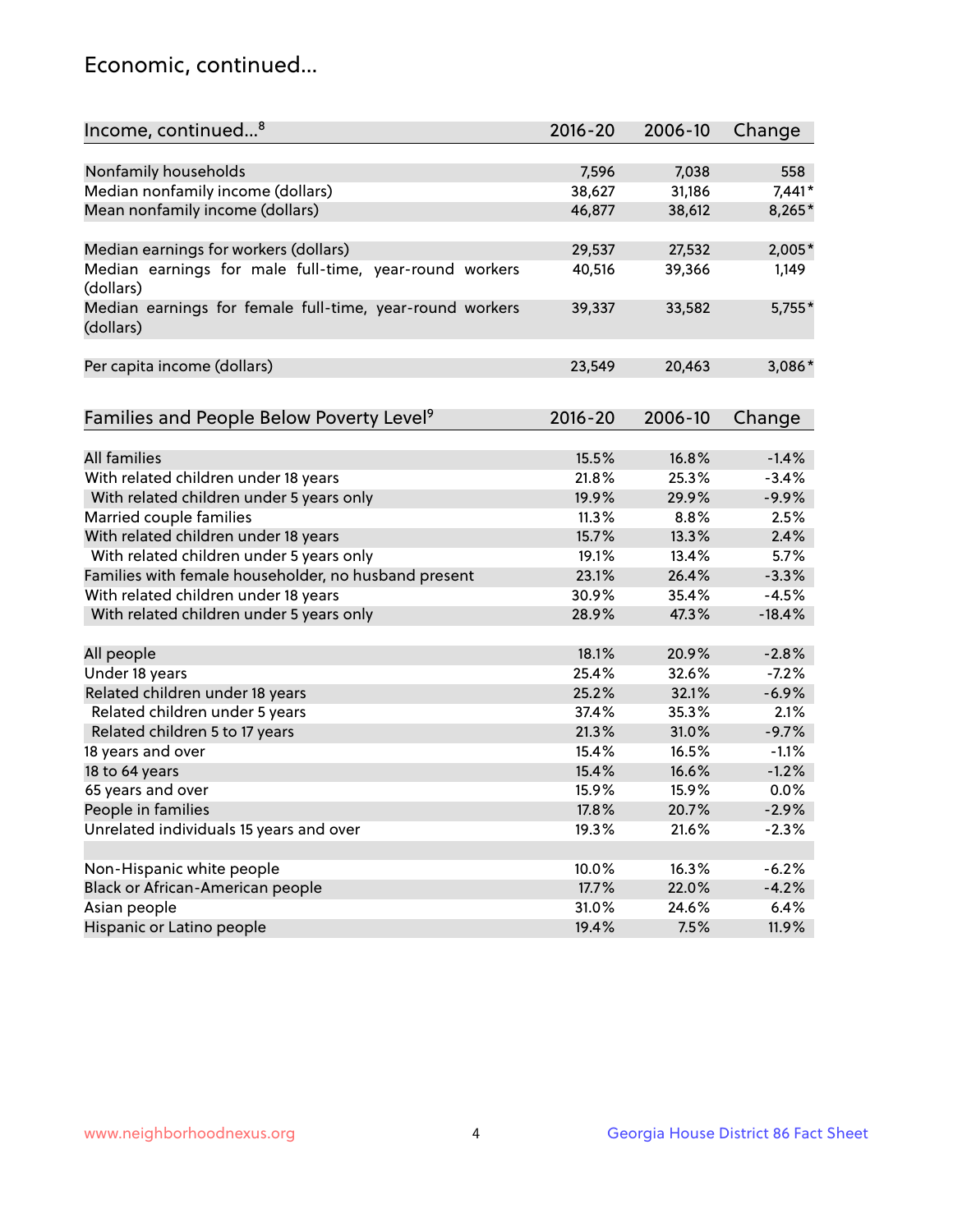## Employment

| Employment Status <sup>10</sup>                                             | $2016 - 20$ | 2006-10 | Change     |
|-----------------------------------------------------------------------------|-------------|---------|------------|
|                                                                             |             |         |            |
| Population 16 years and over                                                | 45,706      | 38,780  | 6,926*     |
| In labor force                                                              | 69.5%       | 72.4%   | $-2.9%$    |
| Civilian labor force                                                        | 69.5%       | 72.4%   | $-2.9%$    |
| Employed                                                                    | 62.9%       | 59.9%   | 3.0%       |
| Unemployed                                                                  | 6.6%        | 12.5%   | $-5.9%$    |
| <b>Armed Forces</b>                                                         | 0.0%        | 0.0%    | $-0.0%$    |
| Not in labor force                                                          | 30.5%       | 27.6%   | 2.9%       |
| Civilian labor force                                                        |             |         |            |
|                                                                             | 31,775      | 28,073  | $3,702*$   |
| <b>Unemployment Rate</b>                                                    | 9.5%        | 17.3%   | $-7.8%$    |
| Females 16 years and over                                                   | 23,944      | 21,461  | $2,484*$   |
| In labor force                                                              | 66.0%       | 69.3%   | $-3.3%$    |
| Civilian labor force                                                        | 66.0%       | 69.3%   | $-3.3%$    |
| Employed                                                                    | 60.9%       | 57.2%   | 3.7%       |
|                                                                             |             |         |            |
| Own children of the householder under 6 years                               | 4,477       | 4,114   | 363        |
| All parents in family in labor force                                        | 59.6%       | 63.9%   | $-4.3%$    |
| Own children of the householder 6 to 17 years                               | 10,831      | 8,804   | $2,027*$   |
| All parents in family in labor force                                        | 73.4%       | 76.4%   | $-3.0%$    |
|                                                                             |             |         |            |
| Industry <sup>11</sup>                                                      | $2016 - 20$ | 2006-10 | Change     |
|                                                                             |             |         |            |
| Civilian employed population 16 years and over                              | 28,763      | 23,224  | 5,539*     |
| Agriculture, forestry, fishing and hunting, and mining                      | 2.0%        | 0.1%    | 1.9%       |
| Construction                                                                | 4.3%        | 3.9%    | 0.5%       |
| Manufacturing                                                               | 8.3%        | 8.2%    | 0.2%       |
| Wholesale trade                                                             | 2.6%        | 3.8%    | $-1.2%$    |
| Retail trade                                                                | 13.7%       | 12.9%   | 0.8%       |
| Transportation and warehousing, and utilities                               | 10.2%       | 7.5%    | $2.8\%$ *  |
| Information                                                                 | 4.0%        | 3.7%    | 0.3%       |
| Finance and insurance, and real estate and rental and leasing               | 3.8%        | 8.1%    | $-4.2\%$ * |
| Professional, scientific, and management, and administrative                | 12.6%       | 11.2%   | 1.4%       |
| and waste management services                                               |             |         |            |
| Educational services, and health care and social assistance                 | 20.6%       | 21.3%   | $-0.7%$    |
| Arts, entertainment, and recreation, and accommodation and<br>food services | 10.0%       | 8.2%    | 1.8%       |
| Other services, except public administration                                | 4.5%        | 6.0%    | $-1.6%$    |
| Public administration                                                       | 3.3%        | 5.2%    | $-2.0\%$ * |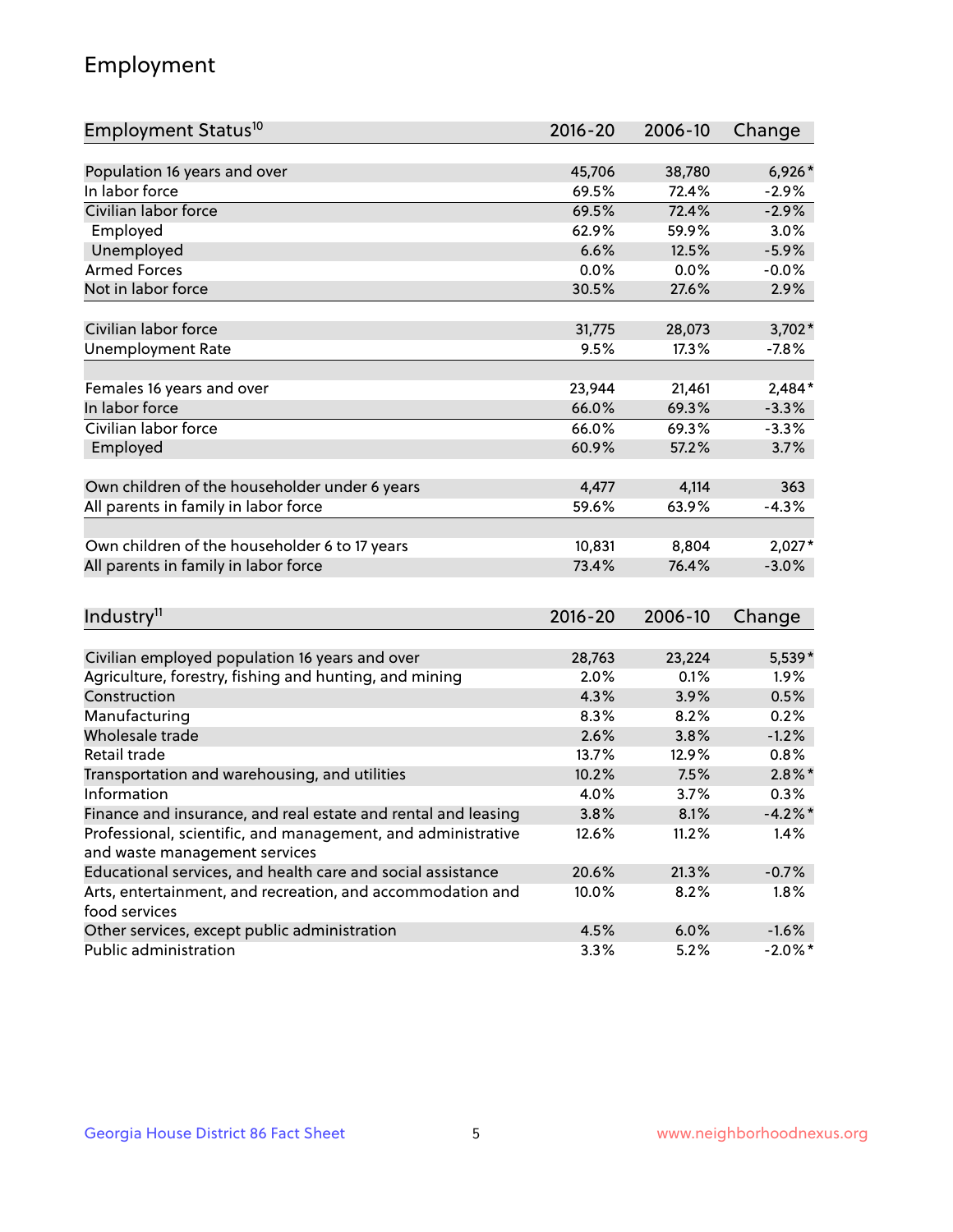## Employment, continued...

| Occupation <sup>12</sup>                                                                                                                                                                                                                                                                                                                                                                                                                                                                                                                                                                                                                                                                                                                                                                                                                      | $2016 - 20$                                                                                                                                                                      | 2006-10                                                                                                                                                                 | Change                                          |
|-----------------------------------------------------------------------------------------------------------------------------------------------------------------------------------------------------------------------------------------------------------------------------------------------------------------------------------------------------------------------------------------------------------------------------------------------------------------------------------------------------------------------------------------------------------------------------------------------------------------------------------------------------------------------------------------------------------------------------------------------------------------------------------------------------------------------------------------------|----------------------------------------------------------------------------------------------------------------------------------------------------------------------------------|-------------------------------------------------------------------------------------------------------------------------------------------------------------------------|-------------------------------------------------|
| Civilian employed population 16 years and over                                                                                                                                                                                                                                                                                                                                                                                                                                                                                                                                                                                                                                                                                                                                                                                                | 28,763                                                                                                                                                                           | 23,224                                                                                                                                                                  | 5,539*                                          |
| Management, business, science, and arts occupations                                                                                                                                                                                                                                                                                                                                                                                                                                                                                                                                                                                                                                                                                                                                                                                           | 33.0%                                                                                                                                                                            | 31.6%                                                                                                                                                                   | 1.5%                                            |
| Service occupations                                                                                                                                                                                                                                                                                                                                                                                                                                                                                                                                                                                                                                                                                                                                                                                                                           | 15.4%                                                                                                                                                                            | 16.5%                                                                                                                                                                   | $-1.0%$                                         |
| Sales and office occupations                                                                                                                                                                                                                                                                                                                                                                                                                                                                                                                                                                                                                                                                                                                                                                                                                  | 23.0%                                                                                                                                                                            | 31.5%                                                                                                                                                                   | $-8.6\%$ *                                      |
| Natural<br>and<br>resources,<br>construction,<br>maintenance                                                                                                                                                                                                                                                                                                                                                                                                                                                                                                                                                                                                                                                                                                                                                                                  | 7.7%                                                                                                                                                                             | 5.9%                                                                                                                                                                    | 1.8%                                            |
| occupations                                                                                                                                                                                                                                                                                                                                                                                                                                                                                                                                                                                                                                                                                                                                                                                                                                   |                                                                                                                                                                                  |                                                                                                                                                                         |                                                 |
| Production, transportation, and material moving occupations                                                                                                                                                                                                                                                                                                                                                                                                                                                                                                                                                                                                                                                                                                                                                                                   | 20.9%                                                                                                                                                                            | 14.5%                                                                                                                                                                   | $6.4\%$ *                                       |
| Class of Worker <sup>13</sup>                                                                                                                                                                                                                                                                                                                                                                                                                                                                                                                                                                                                                                                                                                                                                                                                                 | $2016 - 20$                                                                                                                                                                      | 2006-10                                                                                                                                                                 | Change                                          |
|                                                                                                                                                                                                                                                                                                                                                                                                                                                                                                                                                                                                                                                                                                                                                                                                                                               |                                                                                                                                                                                  |                                                                                                                                                                         |                                                 |
| Civilian employed population 16 years and over                                                                                                                                                                                                                                                                                                                                                                                                                                                                                                                                                                                                                                                                                                                                                                                                | 28,763                                                                                                                                                                           | 23,224                                                                                                                                                                  | 5,539*                                          |
|                                                                                                                                                                                                                                                                                                                                                                                                                                                                                                                                                                                                                                                                                                                                                                                                                                               |                                                                                                                                                                                  |                                                                                                                                                                         | 5.3%                                            |
|                                                                                                                                                                                                                                                                                                                                                                                                                                                                                                                                                                                                                                                                                                                                                                                                                                               |                                                                                                                                                                                  |                                                                                                                                                                         | $-3.9\%$ *                                      |
|                                                                                                                                                                                                                                                                                                                                                                                                                                                                                                                                                                                                                                                                                                                                                                                                                                               |                                                                                                                                                                                  |                                                                                                                                                                         | $-1.1%$                                         |
|                                                                                                                                                                                                                                                                                                                                                                                                                                                                                                                                                                                                                                                                                                                                                                                                                                               |                                                                                                                                                                                  |                                                                                                                                                                         | $-0.4%$                                         |
| Job Flows <sup>14</sup>                                                                                                                                                                                                                                                                                                                                                                                                                                                                                                                                                                                                                                                                                                                                                                                                                       | 2019                                                                                                                                                                             | 2010                                                                                                                                                                    | Change                                          |
|                                                                                                                                                                                                                                                                                                                                                                                                                                                                                                                                                                                                                                                                                                                                                                                                                                               |                                                                                                                                                                                  |                                                                                                                                                                         |                                                 |
|                                                                                                                                                                                                                                                                                                                                                                                                                                                                                                                                                                                                                                                                                                                                                                                                                                               |                                                                                                                                                                                  |                                                                                                                                                                         | 1,726                                           |
|                                                                                                                                                                                                                                                                                                                                                                                                                                                                                                                                                                                                                                                                                                                                                                                                                                               |                                                                                                                                                                                  |                                                                                                                                                                         | 1.4%                                            |
|                                                                                                                                                                                                                                                                                                                                                                                                                                                                                                                                                                                                                                                                                                                                                                                                                                               |                                                                                                                                                                                  |                                                                                                                                                                         | $-1.4%$                                         |
| Jobs by Industry Sector <sup>15</sup>                                                                                                                                                                                                                                                                                                                                                                                                                                                                                                                                                                                                                                                                                                                                                                                                         | 2019                                                                                                                                                                             | 2010                                                                                                                                                                    | Change                                          |
|                                                                                                                                                                                                                                                                                                                                                                                                                                                                                                                                                                                                                                                                                                                                                                                                                                               |                                                                                                                                                                                  |                                                                                                                                                                         | 1,726                                           |
|                                                                                                                                                                                                                                                                                                                                                                                                                                                                                                                                                                                                                                                                                                                                                                                                                                               |                                                                                                                                                                                  |                                                                                                                                                                         | $-3.1%$                                         |
|                                                                                                                                                                                                                                                                                                                                                                                                                                                                                                                                                                                                                                                                                                                                                                                                                                               |                                                                                                                                                                                  |                                                                                                                                                                         |                                                 |
|                                                                                                                                                                                                                                                                                                                                                                                                                                                                                                                                                                                                                                                                                                                                                                                                                                               |                                                                                                                                                                                  |                                                                                                                                                                         |                                                 |
|                                                                                                                                                                                                                                                                                                                                                                                                                                                                                                                                                                                                                                                                                                                                                                                                                                               |                                                                                                                                                                                  |                                                                                                                                                                         |                                                 |
|                                                                                                                                                                                                                                                                                                                                                                                                                                                                                                                                                                                                                                                                                                                                                                                                                                               |                                                                                                                                                                                  | 712                                                                                                                                                                     | 351                                             |
|                                                                                                                                                                                                                                                                                                                                                                                                                                                                                                                                                                                                                                                                                                                                                                                                                                               |                                                                                                                                                                                  |                                                                                                                                                                         | $-4.0%$                                         |
|                                                                                                                                                                                                                                                                                                                                                                                                                                                                                                                                                                                                                                                                                                                                                                                                                                               |                                                                                                                                                                                  |                                                                                                                                                                         | 10.6%                                           |
| All Other Services sectors                                                                                                                                                                                                                                                                                                                                                                                                                                                                                                                                                                                                                                                                                                                                                                                                                    | 50.2%                                                                                                                                                                            | 56.9%                                                                                                                                                                   | $-6.6%$                                         |
|                                                                                                                                                                                                                                                                                                                                                                                                                                                                                                                                                                                                                                                                                                                                                                                                                                               |                                                                                                                                                                                  |                                                                                                                                                                         |                                                 |
| Jobs by Earnings <sup>16</sup>                                                                                                                                                                                                                                                                                                                                                                                                                                                                                                                                                                                                                                                                                                                                                                                                                | 2019                                                                                                                                                                             | 2010                                                                                                                                                                    | Change                                          |
|                                                                                                                                                                                                                                                                                                                                                                                                                                                                                                                                                                                                                                                                                                                                                                                                                                               |                                                                                                                                                                                  |                                                                                                                                                                         |                                                 |
|                                                                                                                                                                                                                                                                                                                                                                                                                                                                                                                                                                                                                                                                                                                                                                                                                                               |                                                                                                                                                                                  |                                                                                                                                                                         |                                                 |
|                                                                                                                                                                                                                                                                                                                                                                                                                                                                                                                                                                                                                                                                                                                                                                                                                                               |                                                                                                                                                                                  |                                                                                                                                                                         |                                                 |
|                                                                                                                                                                                                                                                                                                                                                                                                                                                                                                                                                                                                                                                                                                                                                                                                                                               |                                                                                                                                                                                  |                                                                                                                                                                         |                                                 |
|                                                                                                                                                                                                                                                                                                                                                                                                                                                                                                                                                                                                                                                                                                                                                                                                                                               |                                                                                                                                                                                  |                                                                                                                                                                         | 4.6%                                            |
|                                                                                                                                                                                                                                                                                                                                                                                                                                                                                                                                                                                                                                                                                                                                                                                                                                               | 1,063                                                                                                                                                                            | 712                                                                                                                                                                     | 351                                             |
|                                                                                                                                                                                                                                                                                                                                                                                                                                                                                                                                                                                                                                                                                                                                                                                                                                               |                                                                                                                                                                                  |                                                                                                                                                                         | $-12.5%$                                        |
|                                                                                                                                                                                                                                                                                                                                                                                                                                                                                                                                                                                                                                                                                                                                                                                                                                               |                                                                                                                                                                                  |                                                                                                                                                                         | 10.5%                                           |
| Jobs with earnings greater than \$3333/month                                                                                                                                                                                                                                                                                                                                                                                                                                                                                                                                                                                                                                                                                                                                                                                                  | 21.7%                                                                                                                                                                            | 19.7%                                                                                                                                                                   | 2.1%                                            |
| Private wage and salary workers<br>Government workers<br>Self-employed in own not incorporated business workers<br>Unpaid family workers<br>Total Jobs in district<br>Held by residents of district<br>Held by non-residents of district<br>Total Jobs in district<br>Goods Producing sectors<br>Trade, Transportation, and Utilities sectors<br>All Other Services sectors<br>Total Jobs in district held by district residents<br><b>Goods Producing sectors</b><br>Trade, Transportation, and Utilities sectors<br>Total Jobs in district<br>Jobs with earnings \$1250/month or less<br>Jobs with earnings \$1251/month to \$3333/month<br>Jobs with earnings greater than \$3333/month<br>Total Jobs in district held by district residents<br>Jobs with earnings \$1250/month or less<br>Jobs with earnings \$1251/month to \$3333/month | 84.4%<br>11.6%<br>4.0%<br>0.0%<br>21,313<br>5.0%<br>95.0%<br>21,313<br>17.5%<br>27.3%<br>55.2%<br>1,063<br>15.8%<br>34.0%<br>21,313<br>21.0%<br>37.2%<br>41.8%<br>20.6%<br>57.7% | 79.1%<br>15.5%<br>5.1%<br>0.4%<br>19,587<br>3.6%<br>96.4%<br>19,587<br>20.7%<br>34.2%<br>45.1%<br>19.8%<br>23.3%<br>19,587<br>23.3%<br>39.4%<br>37.2%<br>33.1%<br>47.2% | $-6.9%$<br>10.0%<br>1,726<br>$-2.3%$<br>$-2.3%$ |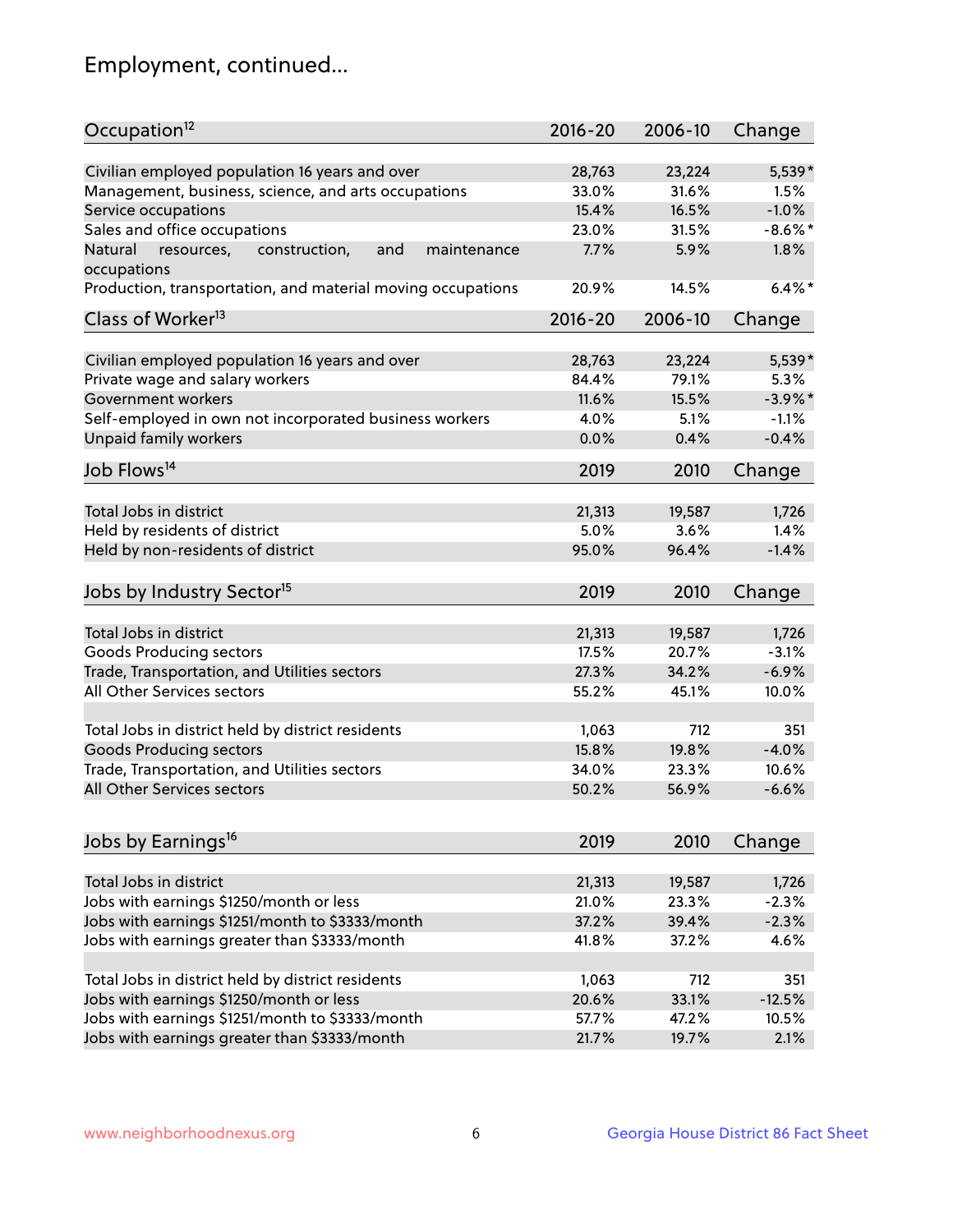## Employment, continued...

| Jobs by Age of Worker <sup>17</sup>               | 2019   | 2010   | Change  |
|---------------------------------------------------|--------|--------|---------|
|                                                   |        |        |         |
| Total Jobs in district                            | 21,313 | 19,587 | 1,726   |
| Jobs with workers age 29 or younger               | 20.6%  | 18.6%  | 2.0%    |
| Jobs with workers age 30 to 54                    | 55.7%  | 63.2%  | $-7.4%$ |
| Jobs with workers age 55 or older                 | 23.7%  | 18.3%  | 5.4%    |
|                                                   |        |        |         |
| Total Jobs in district held by district residents | 1,063  | 712    | 351     |
| Jobs with workers age 29 or younger               | 23.0%  | 16.2%  | 6.9%    |
| Jobs with workers age 30 to 54                    | 56.4%  | 63.9%  | $-7.5%$ |
| Jobs with workers age 55 or older                 | 20.5%  | 19.9%  | 0.6%    |
|                                                   |        |        |         |

#### Education

| School Enrollment <sup>18</sup>                | $2016 - 20$ | 2006-10 | Change     |
|------------------------------------------------|-------------|---------|------------|
|                                                |             |         |            |
| Population 3 years and over enrolled in school | 17,597      | 15,421  | $2,176*$   |
| Nursery school, preschool                      | 6.1%        | 6.1%    | $0.0\%$    |
| Kindergarten                                   | 4.4%        | 4.4%    | $0.1\%$    |
| Elementary school (grades 1-8)                 | 48.8%       | 40.7%   | $8.1\%$ *  |
| High school (grades 9-12)                      | 19.4%       | 22.6%   | $-3.2%$    |
| College or graduate school                     | 21.2%       | 26.2%   | $-5.0\%$ * |
| Educational Attainment <sup>19</sup>           | $2016 - 20$ | 2006-10 | Change     |
|                                                |             |         |            |
| Population 25 years and over                   | 38,076      | 31,714  | $6,362*$   |
| Less than 9th grade                            | 7.3%        | 5.6%    | 1.7%       |
| 9th to 12th grade, no diploma                  | 6.4%        | 7.2%    | $-0.9%$    |
| High school graduate (includes equivalency)    | 26.0%       | 26.7%   | $-0.7%$    |
| Some college, no degree                        | 21.7%       | 24.6%   | $-2.9\%$ * |
| Associate's degree                             | 9.5%        | 9.5%    | $-0.0%$    |
| Bachelor's degree                              | 18.7%       | 17.7%   | 1.0%       |
| Graduate or professional degree                | 10.5%       | 8.6%    | $1.9\%$    |
|                                                |             |         |            |
| Percent high school graduate or higher         | 86.3%       | 87.1%   | $-0.8%$    |
| Percent bachelor's degree or higher            | 29.2%       | 26.3%   | 2.9%       |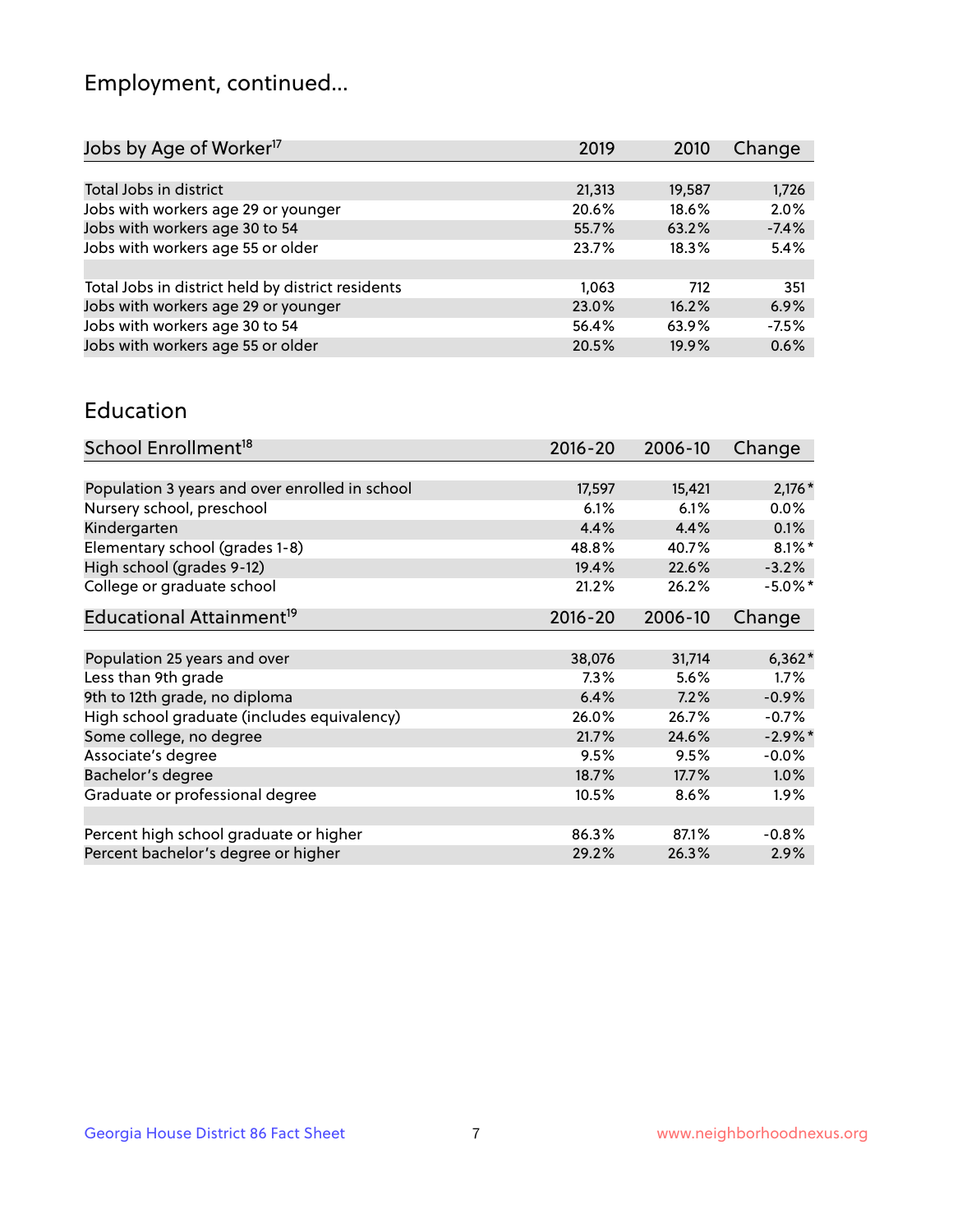## Housing

| <b>Total households</b><br>830*<br>19,674<br>18,843<br>Family households (families)<br>61.4%<br>62.7%<br>$-1.3%$<br>With own children under 18 years<br>28.9%<br>30.8%<br>$-1.9%$<br>Married-couple family<br>32.4%<br>32.9%<br>$-0.5%$<br>With own children of the householder under 18 years<br>16.6%<br>15.1%<br>1.5%<br>Male householder, no wife present, family<br>$2.0\%$ *<br>6.9%<br>4.9%<br>With own children of the householder under 18 years<br>2.1%<br>1.8%<br>0.3%<br>Female householder, no husband present, family<br>$-2.8%$<br>22.1%<br>24.9%<br>With own children of the householder under 18 years<br>10.2%<br>13.9%<br>Nonfamily households<br>38.6%<br>37.3%<br>1.3%<br>Householder living alone<br>$-1.3%$<br>30.9%<br>32.2%<br>65 years and over<br>8.8%<br>5.2%<br>31.9%<br>36.6%<br>Households with one or more people under 18 years<br>Households with one or more people 65 years and over<br>15.4%<br>21.9%<br>Average household size<br>3.05<br>2.68<br>Average family size<br>4.06<br>3.46<br>Housing Occupancy <sup>21</sup><br>$2016 - 20$<br>2006-10<br>Change<br>Total housing units<br>21,543<br>$-44$<br>21,499<br>Occupied housing units<br>91.5%<br>87.5%<br>4.0%*<br>Vacant housing units<br>$-4.0\%$ *<br>8.5%<br>12.5%<br>1.3<br>3.9<br>$-2.5$<br>Homeowner vacancy rate<br>$-11.1*$<br>Rental vacancy rate<br>2.7<br>13.8<br>Units in Structure <sup>22</sup><br>$2016 - 20$<br>2006-10<br>Change | Households by Type <sup>20</sup> | 2016-20 | 2006-10 | Change |
|------------------------------------------------------------------------------------------------------------------------------------------------------------------------------------------------------------------------------------------------------------------------------------------------------------------------------------------------------------------------------------------------------------------------------------------------------------------------------------------------------------------------------------------------------------------------------------------------------------------------------------------------------------------------------------------------------------------------------------------------------------------------------------------------------------------------------------------------------------------------------------------------------------------------------------------------------------------------------------------------------------------------------------------------------------------------------------------------------------------------------------------------------------------------------------------------------------------------------------------------------------------------------------------------------------------------------------------------------------------------------------------------------------------------------------------------|----------------------------------|---------|---------|--------|
|                                                                                                                                                                                                                                                                                                                                                                                                                                                                                                                                                                                                                                                                                                                                                                                                                                                                                                                                                                                                                                                                                                                                                                                                                                                                                                                                                                                                                                                |                                  |         |         |        |
| $-3.6\%$ *<br>$3.6\%$ *<br>$-4.6\%$ *<br>$6.5%$ *<br>$0.38*$<br>$0.60*$                                                                                                                                                                                                                                                                                                                                                                                                                                                                                                                                                                                                                                                                                                                                                                                                                                                                                                                                                                                                                                                                                                                                                                                                                                                                                                                                                                        |                                  |         |         |        |
|                                                                                                                                                                                                                                                                                                                                                                                                                                                                                                                                                                                                                                                                                                                                                                                                                                                                                                                                                                                                                                                                                                                                                                                                                                                                                                                                                                                                                                                |                                  |         |         |        |
|                                                                                                                                                                                                                                                                                                                                                                                                                                                                                                                                                                                                                                                                                                                                                                                                                                                                                                                                                                                                                                                                                                                                                                                                                                                                                                                                                                                                                                                |                                  |         |         |        |
|                                                                                                                                                                                                                                                                                                                                                                                                                                                                                                                                                                                                                                                                                                                                                                                                                                                                                                                                                                                                                                                                                                                                                                                                                                                                                                                                                                                                                                                |                                  |         |         |        |
|                                                                                                                                                                                                                                                                                                                                                                                                                                                                                                                                                                                                                                                                                                                                                                                                                                                                                                                                                                                                                                                                                                                                                                                                                                                                                                                                                                                                                                                |                                  |         |         |        |
|                                                                                                                                                                                                                                                                                                                                                                                                                                                                                                                                                                                                                                                                                                                                                                                                                                                                                                                                                                                                                                                                                                                                                                                                                                                                                                                                                                                                                                                |                                  |         |         |        |
|                                                                                                                                                                                                                                                                                                                                                                                                                                                                                                                                                                                                                                                                                                                                                                                                                                                                                                                                                                                                                                                                                                                                                                                                                                                                                                                                                                                                                                                |                                  |         |         |        |
|                                                                                                                                                                                                                                                                                                                                                                                                                                                                                                                                                                                                                                                                                                                                                                                                                                                                                                                                                                                                                                                                                                                                                                                                                                                                                                                                                                                                                                                |                                  |         |         |        |
|                                                                                                                                                                                                                                                                                                                                                                                                                                                                                                                                                                                                                                                                                                                                                                                                                                                                                                                                                                                                                                                                                                                                                                                                                                                                                                                                                                                                                                                |                                  |         |         |        |
|                                                                                                                                                                                                                                                                                                                                                                                                                                                                                                                                                                                                                                                                                                                                                                                                                                                                                                                                                                                                                                                                                                                                                                                                                                                                                                                                                                                                                                                |                                  |         |         |        |
|                                                                                                                                                                                                                                                                                                                                                                                                                                                                                                                                                                                                                                                                                                                                                                                                                                                                                                                                                                                                                                                                                                                                                                                                                                                                                                                                                                                                                                                |                                  |         |         |        |
|                                                                                                                                                                                                                                                                                                                                                                                                                                                                                                                                                                                                                                                                                                                                                                                                                                                                                                                                                                                                                                                                                                                                                                                                                                                                                                                                                                                                                                                |                                  |         |         |        |
|                                                                                                                                                                                                                                                                                                                                                                                                                                                                                                                                                                                                                                                                                                                                                                                                                                                                                                                                                                                                                                                                                                                                                                                                                                                                                                                                                                                                                                                |                                  |         |         |        |
|                                                                                                                                                                                                                                                                                                                                                                                                                                                                                                                                                                                                                                                                                                                                                                                                                                                                                                                                                                                                                                                                                                                                                                                                                                                                                                                                                                                                                                                |                                  |         |         |        |
|                                                                                                                                                                                                                                                                                                                                                                                                                                                                                                                                                                                                                                                                                                                                                                                                                                                                                                                                                                                                                                                                                                                                                                                                                                                                                                                                                                                                                                                |                                  |         |         |        |
|                                                                                                                                                                                                                                                                                                                                                                                                                                                                                                                                                                                                                                                                                                                                                                                                                                                                                                                                                                                                                                                                                                                                                                                                                                                                                                                                                                                                                                                |                                  |         |         |        |
|                                                                                                                                                                                                                                                                                                                                                                                                                                                                                                                                                                                                                                                                                                                                                                                                                                                                                                                                                                                                                                                                                                                                                                                                                                                                                                                                                                                                                                                |                                  |         |         |        |
|                                                                                                                                                                                                                                                                                                                                                                                                                                                                                                                                                                                                                                                                                                                                                                                                                                                                                                                                                                                                                                                                                                                                                                                                                                                                                                                                                                                                                                                |                                  |         |         |        |
|                                                                                                                                                                                                                                                                                                                                                                                                                                                                                                                                                                                                                                                                                                                                                                                                                                                                                                                                                                                                                                                                                                                                                                                                                                                                                                                                                                                                                                                |                                  |         |         |        |
|                                                                                                                                                                                                                                                                                                                                                                                                                                                                                                                                                                                                                                                                                                                                                                                                                                                                                                                                                                                                                                                                                                                                                                                                                                                                                                                                                                                                                                                |                                  |         |         |        |
|                                                                                                                                                                                                                                                                                                                                                                                                                                                                                                                                                                                                                                                                                                                                                                                                                                                                                                                                                                                                                                                                                                                                                                                                                                                                                                                                                                                                                                                |                                  |         |         |        |
|                                                                                                                                                                                                                                                                                                                                                                                                                                                                                                                                                                                                                                                                                                                                                                                                                                                                                                                                                                                                                                                                                                                                                                                                                                                                                                                                                                                                                                                |                                  |         |         |        |
|                                                                                                                                                                                                                                                                                                                                                                                                                                                                                                                                                                                                                                                                                                                                                                                                                                                                                                                                                                                                                                                                                                                                                                                                                                                                                                                                                                                                                                                |                                  |         |         |        |
|                                                                                                                                                                                                                                                                                                                                                                                                                                                                                                                                                                                                                                                                                                                                                                                                                                                                                                                                                                                                                                                                                                                                                                                                                                                                                                                                                                                                                                                |                                  |         |         |        |
|                                                                                                                                                                                                                                                                                                                                                                                                                                                                                                                                                                                                                                                                                                                                                                                                                                                                                                                                                                                                                                                                                                                                                                                                                                                                                                                                                                                                                                                |                                  |         |         |        |
| $-44$<br>Total housing units<br>21,499<br>21,543                                                                                                                                                                                                                                                                                                                                                                                                                                                                                                                                                                                                                                                                                                                                                                                                                                                                                                                                                                                                                                                                                                                                                                                                                                                                                                                                                                                               |                                  |         |         |        |
| 57.7%<br>56.6%<br>1.1%                                                                                                                                                                                                                                                                                                                                                                                                                                                                                                                                                                                                                                                                                                                                                                                                                                                                                                                                                                                                                                                                                                                                                                                                                                                                                                                                                                                                                         | 1-unit, detached                 |         |         |        |
| 6.8%<br>6.4%<br>0.5%                                                                                                                                                                                                                                                                                                                                                                                                                                                                                                                                                                                                                                                                                                                                                                                                                                                                                                                                                                                                                                                                                                                                                                                                                                                                                                                                                                                                                           | 1-unit, attached                 |         |         |        |
| 0.5%<br>1.0%<br>$-0.5%$                                                                                                                                                                                                                                                                                                                                                                                                                                                                                                                                                                                                                                                                                                                                                                                                                                                                                                                                                                                                                                                                                                                                                                                                                                                                                                                                                                                                                        | 2 units                          |         |         |        |
| 5.1%<br>3 or 4 units<br>3.4%<br>$-1.6%$                                                                                                                                                                                                                                                                                                                                                                                                                                                                                                                                                                                                                                                                                                                                                                                                                                                                                                                                                                                                                                                                                                                                                                                                                                                                                                                                                                                                        |                                  |         |         |        |
| 10.1%<br>12.0%<br>$-1.9%$                                                                                                                                                                                                                                                                                                                                                                                                                                                                                                                                                                                                                                                                                                                                                                                                                                                                                                                                                                                                                                                                                                                                                                                                                                                                                                                                                                                                                      | 5 to 9 units                     |         |         |        |
| 13.0%<br>12.9%<br>0.1%                                                                                                                                                                                                                                                                                                                                                                                                                                                                                                                                                                                                                                                                                                                                                                                                                                                                                                                                                                                                                                                                                                                                                                                                                                                                                                                                                                                                                         | 10 to 19 units                   |         |         |        |
| 2.0%<br>20 or more units<br>$7.9\%$<br>5.9%                                                                                                                                                                                                                                                                                                                                                                                                                                                                                                                                                                                                                                                                                                                                                                                                                                                                                                                                                                                                                                                                                                                                                                                                                                                                                                                                                                                                    |                                  |         |         |        |
| 0.5%<br>0.2%<br>0.3%                                                                                                                                                                                                                                                                                                                                                                                                                                                                                                                                                                                                                                                                                                                                                                                                                                                                                                                                                                                                                                                                                                                                                                                                                                                                                                                                                                                                                           | Mobile home                      |         |         |        |
| Boat, RV, van, etc.<br>0.0%<br>0.0%<br>0.0%                                                                                                                                                                                                                                                                                                                                                                                                                                                                                                                                                                                                                                                                                                                                                                                                                                                                                                                                                                                                                                                                                                                                                                                                                                                                                                                                                                                                    |                                  |         |         |        |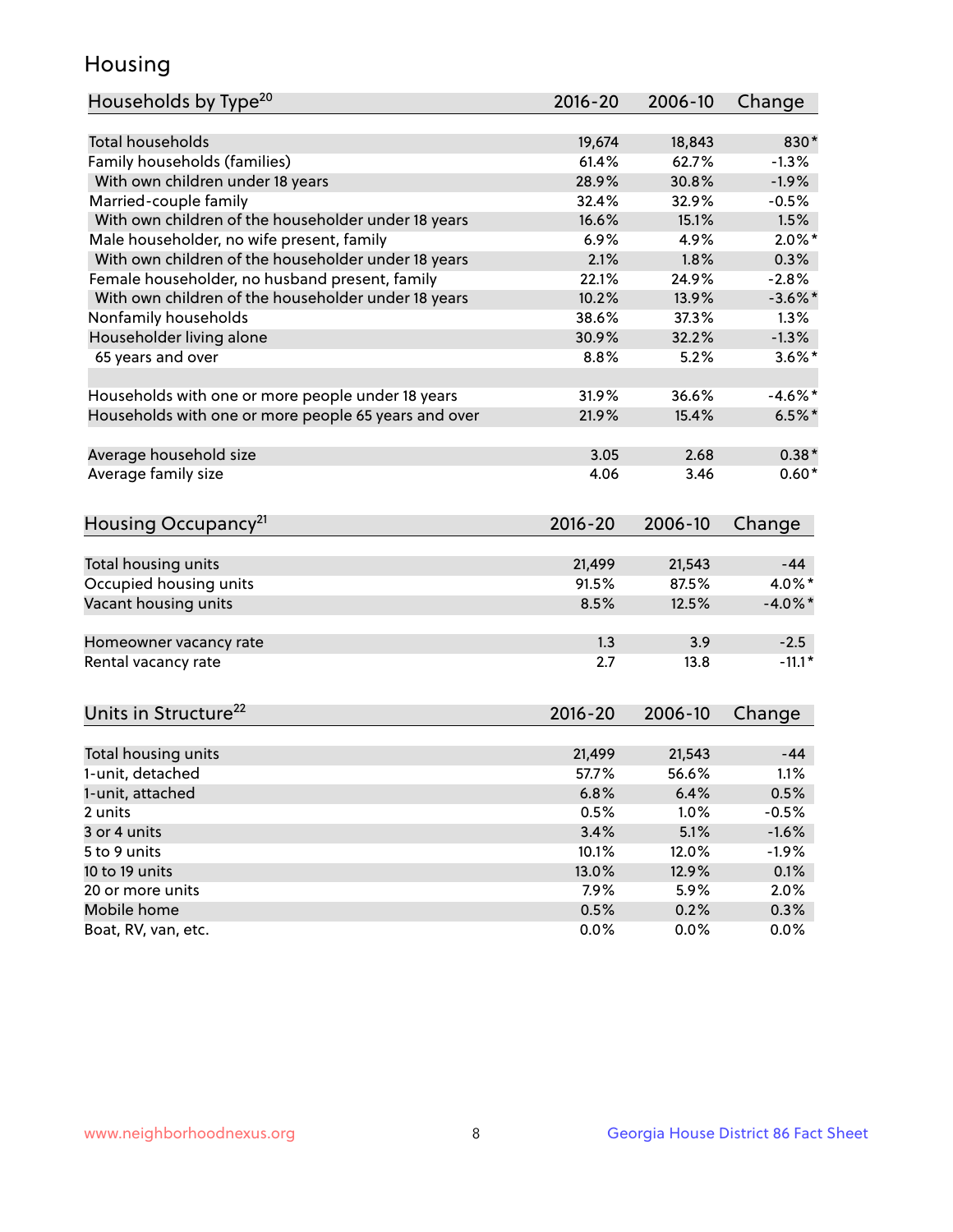## Housing, Continued...

| Year Structure Built <sup>23</sup>             | 2016-20     | 2006-10 | Change      |
|------------------------------------------------|-------------|---------|-------------|
| Total housing units                            | 21,499      | 21,543  | $-44$       |
| Built 2014 or later                            | 3.5%        | (X)     | (X)         |
| Built 2010 to 2013                             | 1.6%        | (X)     | (X)         |
| Built 2000 to 2009                             | 13.5%       | 15.1%   | $-1.6%$     |
| Built 1990 to 1999                             | 14.0%       | 13.1%   | 0.8%        |
| Built 1980 to 1989                             | 17.3%       | 21.9%   | $-4.6\%$ *  |
| Built 1970 to 1979                             | 28.4%       | 25.6%   | 2.8%        |
| Built 1960 to 1969                             | 16.4%       | 15.2%   | 1.2%        |
| Built 1950 to 1959                             | 2.9%        | 5.7%    | $-2.8\%$ *  |
| Built 1940 to 1949                             | 1.1%        | 2.1%    | $-1.0%$     |
| Built 1939 or earlier                          | 1.2%        | 1.3%    | $-0.0%$     |
| Housing Tenure <sup>24</sup>                   | $2016 - 20$ | 2006-10 | Change      |
| Occupied housing units                         | 19,674      | 18,843  | 830*        |
| Owner-occupied                                 | 50.8%       | 55.6%   | $-4.8\%$ *  |
| Renter-occupied                                | 49.2%       | 44.4%   | 4.8%*       |
| Average household size of owner-occupied unit  | 2.98        | 2.70    | $0.28*$     |
| Average household size of renter-occupied unit | 3.13        | 2.65    | $0.48*$     |
| Residence 1 Year Ago <sup>25</sup>             | 2016-20     | 2006-10 | Change      |
| Population 1 year and over                     | 59,574      | 49,754  | 9,820*      |
| Same house                                     | 84.9%       | 79.4%   | $5.5%$ *    |
| Different house in the U.S.                    | 13.6%       | 19.5%   | $-5.8\%$ *  |
| Same county                                    | 8.6%        | 13.0%   | $-4.4\%$ *  |
| Different county                               | 5.1%        | 6.4%    | $-1.4%$     |
| Same state                                     | 3.1%        | 3.4%    | $-0.4%$     |
| Different state                                | 2.0%        | 3.0%    | $-1.0%$     |
| Abroad                                         | 1.4%        | 1.1%    | 0.3%        |
| Value of Housing Unit <sup>26</sup>            | $2016 - 20$ | 2006-10 | Change      |
| Owner-occupied units                           | 10,001      | 10,483  | $-482$      |
| Less than \$50,000                             | 6.9%        | 2.8%    | 4.1%        |
| \$50,000 to \$99,999                           | 10.1%       | 8.0%    | 2.0%        |
| \$100,000 to \$149,999                         | 28.5%       | 32.9%   | $-4.4%$     |
| \$150,000 to \$199,999                         | 24.4%       | 37.0%   | $-12.6\%$ * |
| \$200,000 to \$299,999                         | 21.3%       | 14.0%   | $7.3\%$ *   |
| \$300,000 to \$499,999                         | 6.7%        | 4.1%    | 2.6%        |
| \$500,000 to \$999,999                         | 1.7%        | 0.5%    | 1.2%        |
| \$1,000,000 or more                            | 0.4%        | 0.7%    | $-0.2%$     |
| Median (dollars)                               | 158,891     | 156,645 | 2,246       |
| Mortgage Status <sup>27</sup>                  | $2016 - 20$ | 2006-10 | Change      |
| Owner-occupied units                           | 10,001      | 10,483  | $-482$      |
| Housing units with a mortgage                  | 78.2%       | 85.0%   | $-6.7%$ *   |
| Housing units without a mortgage               | 21.8%       | 15.0%   | $6.7\%$ *   |
|                                                |             |         |             |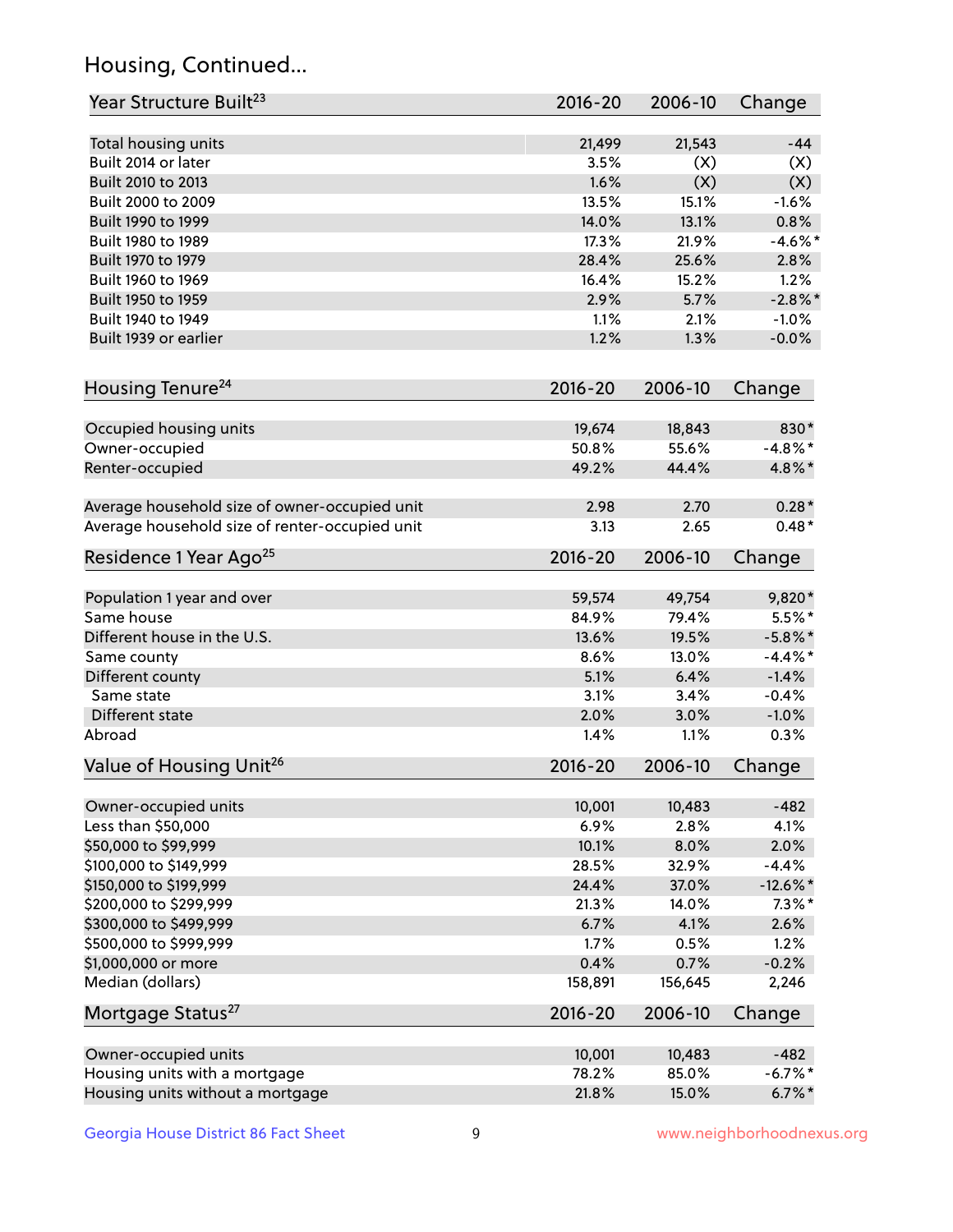## Housing, Continued...

| Selected Monthly Owner Costs <sup>28</sup>                                            | 2016-20     | 2006-10 | Change      |
|---------------------------------------------------------------------------------------|-------------|---------|-------------|
| Housing units with a mortgage                                                         | 7,826       | 8,909   | $-1,083*$   |
| Less than \$300                                                                       | 0.6%        | 0.0%    | 0.6%        |
| \$300 to \$499                                                                        | 2.3%        | 0.8%    | 1.4%        |
| \$500 to \$999                                                                        | 17.4%       | 13.1%   | 4.2%        |
| \$1,000 to \$1,499                                                                    | 47.4%       | 43.0%   | 4.3%        |
| \$1,500 to \$1,999                                                                    | 25.6%       | 29.5%   | $-4.0%$     |
| \$2,000 to \$2,999                                                                    | 5.1%        | 11.9%   | $-6.8\%$ *  |
| \$3,000 or more                                                                       | 1.7%        | 1.5%    | 0.2%        |
| Median (dollars)                                                                      | 1,314       | 1,424   | $-110*$     |
| Housing units without a mortgage                                                      | 2,175       | 1,574   | 602*        |
| Less than \$150                                                                       | 1.6%        | 0.1%    | 1.5%        |
| \$150 to \$249                                                                        | 6.7%        | 13.3%   | $-6.6%$     |
| \$250 to \$349                                                                        | 11.9%       | 20.8%   | $-8.9%$     |
| \$350 to \$499                                                                        | 41.0%       | 38.2%   | 2.8%        |
| \$500 to \$699                                                                        | 33.3%       | 18.7%   | 14.6%       |
| \$700 or more                                                                         | 5.5%        | 9.1%    | $-3.5%$     |
| Median (dollars)                                                                      | 464         | 404     | $60*$       |
| Selected Monthly Owner Costs as a Percentage of<br>Household Income <sup>29</sup>     | $2016 - 20$ | 2006-10 | Change      |
| Housing units with a mortgage (excluding units where<br>SMOCAPI cannot be computed)   | 7,784       | 8,773   | $-989$      |
| Less than 20.0 percent                                                                | 46.6%       | 25.0%   | 21.6%*      |
| 20.0 to 24.9 percent                                                                  | 13.8%       | 14.6%   | $-0.8%$     |
| 25.0 to 29.9 percent                                                                  | 8.8%        | 13.3%   | $-4.5%$ *   |
| 30.0 to 34.9 percent                                                                  | 7.1%        | 12.6%   | $-5.5%$ *   |
| 35.0 percent or more                                                                  | 23.6%       | 34.4%   | $-10.8\%$ * |
| Not computed                                                                          | 42          | 136     | $-94$       |
| Housing unit without a mortgage (excluding units where<br>SMOCAPI cannot be computed) | 2,167       | 1,544   | 624         |
| Less than 10.0 percent                                                                | 53.4%       | 38.9%   | 14.5%       |
| 10.0 to 14.9 percent                                                                  | 16.2%       | 24.7%   | $-8.5%$     |
| 15.0 to 19.9 percent                                                                  | 8.0%        | 9.5%    | $-1.6%$     |
| 20.0 to 24.9 percent                                                                  | 7.6%        | 4.6%    | 3.0%        |
| 25.0 to 29.9 percent                                                                  | 6.7%        | 3.8%    | 2.9%        |
| 30.0 to 34.9 percent                                                                  | 2.0%        | 6.1%    | $-4.1%$     |
| 35.0 percent or more                                                                  | 6.1%        | 12.4%   | $-6.2%$     |
| Not computed                                                                          | $\bf 8$     | 30      | $-22$       |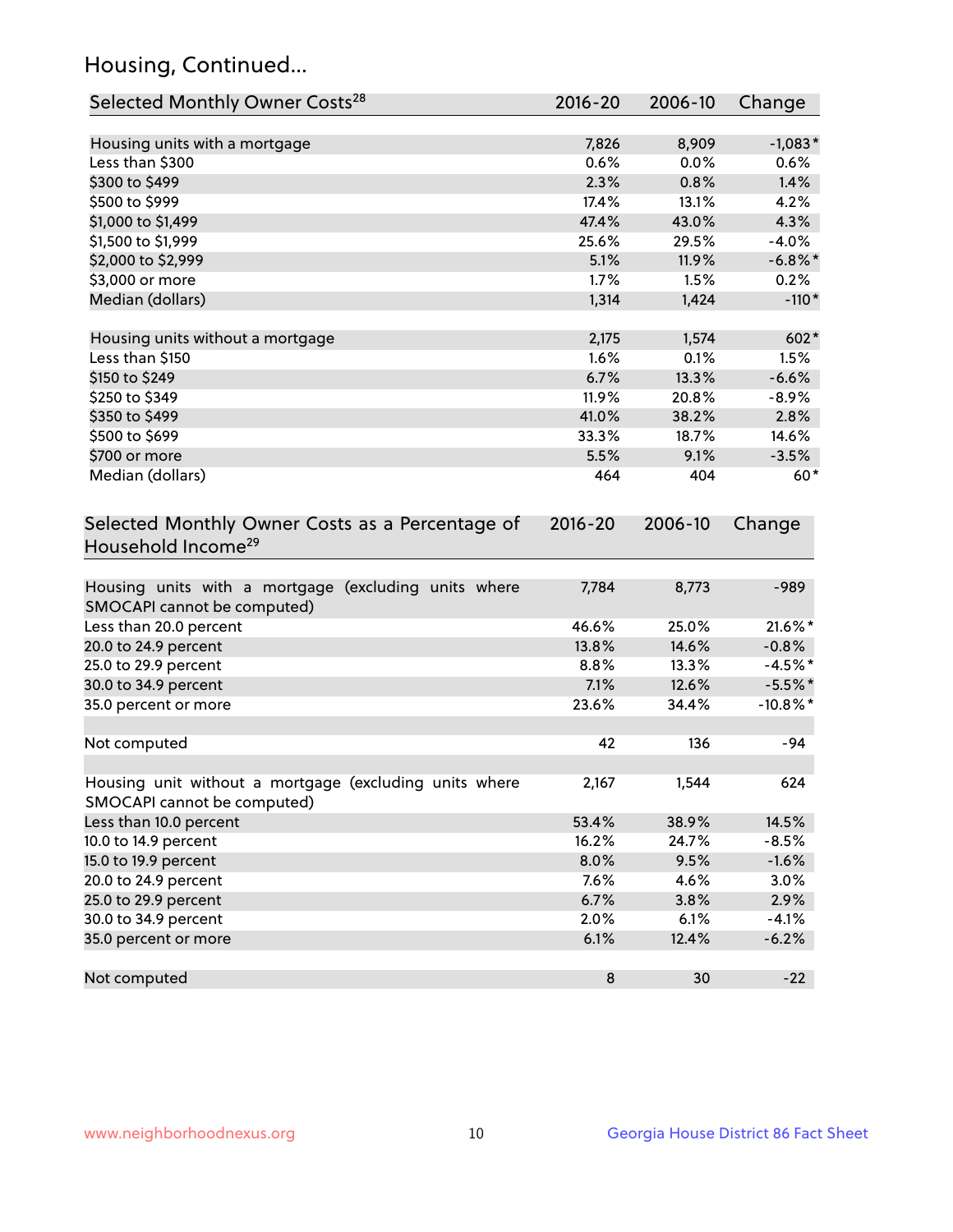## Housing, Continued...

| Gross Rent <sup>30</sup>   | 2016-20 | 2006-10 | Change      |
|----------------------------|---------|---------|-------------|
|                            |         |         |             |
| Occupied units paying rent | 9,507   | 8,097   | 1,409*      |
| Less than \$200            | 0.9%    | 0.5%    | 0.4%        |
| \$200 to \$499             | 3.9%    | 2.5%    | 1.4%        |
| \$500 to \$749             | 6.1%    | 23.4%   | $-17.3\%$ * |
| \$750 to \$999             | 29.5%   | 41.2%   | $-11.7\%$ * |
| \$1,000 to \$1,499         | 47.8%   | 26.1%   | $21.7\%$ *  |
| \$1,500 to \$1,999         | 9.3%    | 6.1%    | 3.2%        |
| \$2,000 or more            | 2.4%    | 0.1%    | 2.3%        |
| Median (dollars)           | 1,079   | 977     | $102*$      |
|                            |         |         |             |
| No rent paid               | 166     | 263     | -98         |
|                            |         |         |             |

| Gross Rent as a Percentage of Household Income <sup>31</sup>                   | $2016 - 20$ | 2006-10 | Change    |
|--------------------------------------------------------------------------------|-------------|---------|-----------|
|                                                                                |             |         |           |
| Occupied units paying rent (excluding units where GRAPI<br>cannot be computed) | 9,410       | 7,832   | $1,578*$  |
| Less than 15.0 percent                                                         | 7.3%        | 6.7%    | $0.6\%$   |
| 15.0 to 19.9 percent                                                           | 12.1%       | 8.0%    | $4.1\%$ * |
| 20.0 to 24.9 percent                                                           | 14.0%       | 11.6%   | 2.5%      |
| 25.0 to 29.9 percent                                                           | 11.2%       | 13.0%   | $-1.8%$   |
| 30.0 to 34.9 percent                                                           | 9.4%        | 11.3%   | $-1.8%$   |
| 35.0 percent or more                                                           | 46.0%       | 49.5%   | $-3.5%$   |
|                                                                                |             |         |           |
| Not computed                                                                   | 262         | 528     | $-266$    |

## Transportation

| Commuting to Work <sup>32</sup>           | $2016 - 20$ | 2006-10 | Change      |
|-------------------------------------------|-------------|---------|-------------|
|                                           |             |         |             |
| Workers 16 years and over                 | 27,861      | 22,345  | $5,516*$    |
| Car, truck, or van - drove alone          | 64.8%       | 76.2%   | $-11.3\%$ * |
| Car, truck, or van - carpooled            | 13.4%       | $9.0\%$ | $4.4\%$ *   |
| Public transportation (excluding taxicab) | 8.3%        | 8.6%    | $-0.3%$     |
| Walked                                    | 0.7%        | 0.8%    | $-0.1%$     |
| Other means                               | 5.3%        | 1.5%    | $3.9\%$ *   |
| Worked at home                            | 7.3%        | 3.8%    | $3.5\%$ *   |
|                                           |             |         |             |
| Mean travel time to work (minutes)        | 37.0        | 33.0    | $4.0*$      |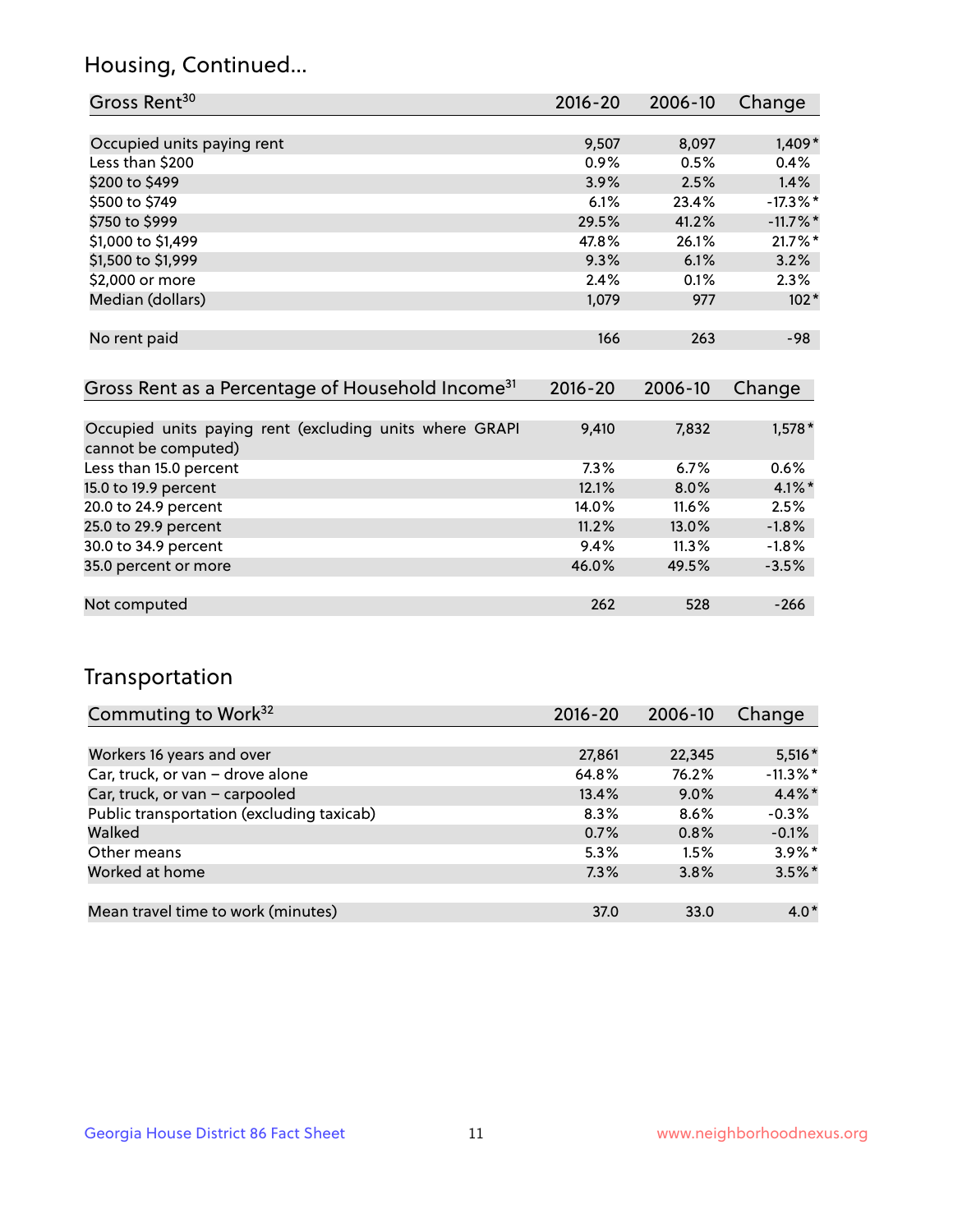## Transportation, Continued...

| Vehicles Available <sup>33</sup> | $2016 - 20$ | 2006-10  | Change  |
|----------------------------------|-------------|----------|---------|
|                                  |             |          |         |
| Occupied housing units           | 19,674      | 18,843   | 830*    |
| No vehicles available            | 11.1%       | $10.9\%$ | 0.2%    |
| 1 vehicle available              | 38.6%       | 41.0%    | $-2.5%$ |
| 2 vehicles available             | 35.3%       | 32.7%    | 2.6%    |
| 3 or more vehicles available     | 15.1%       | 15.4%    | $-0.3%$ |

#### Health

| Health Insurance coverage <sup>34</sup>                 | 2016-20 |
|---------------------------------------------------------|---------|
|                                                         |         |
| Civilian Noninstitutionalized Population                | 60,177  |
| With health insurance coverage                          | 83.6%   |
| With private health insurance coverage                  | 54.1%   |
| With public health coverage                             | 35.7%   |
| No health insurance coverage                            | 16.4%   |
| Civilian Noninstitutionalized Population Under 19 years | 16,880  |
| No health insurance coverage                            | 4.4%    |
| Civilian Noninstitutionalized Population 19 to 64 years | 37,756  |
| In labor force:                                         | 29,966  |
| Employed:                                               | 27,105  |
| With health insurance coverage                          | 80.7%   |
| With private health insurance coverage                  | 74.4%   |
| With public coverage                                    | 8.4%    |
| No health insurance coverage                            | 19.3%   |
| Unemployed:                                             | 2,861   |
| With health insurance coverage                          | 47.3%   |
| With private health insurance coverage                  | 27.7%   |
| With public coverage                                    | 21.1%   |
| No health insurance coverage                            | 52.7%   |
| Not in labor force:                                     | 7,791   |
| With health insurance coverage                          | 70.2%   |
| With private health insurance coverage                  | 34.1%   |
| With public coverage                                    | 40.8%   |
| No health insurance coverage                            | 29.8%   |